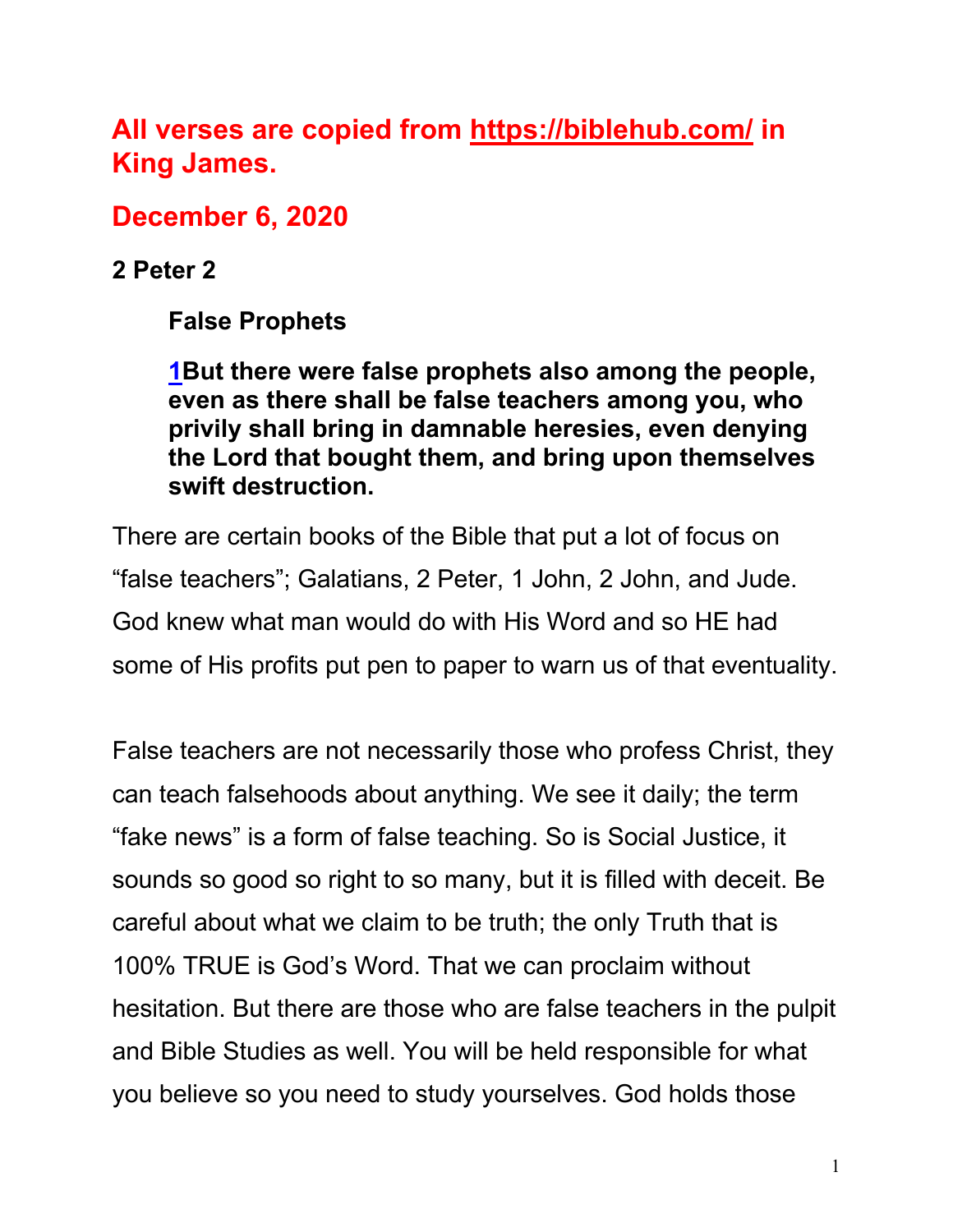people to a higher standard and will hold them accountable for what they teach; including me.

God through Peter points out that these false prophets did not have to be teachers they could be any person that would declare themselves as prophets of God; spread lies about Jesus and the Good News. They were heretics perhaps like todays social justice warriors. They speak of things they have no knowledge of. They create rumors and falsehoods about the basic doctrines of Jesus Christ. They are in the public square, music industry, Hollywood and of course politics and churches.

God speaks about the false teachers as believers or pseudo believers; these are within the larger body of churches. Even those who are of the Body of Christ the Church can hear these false teachers. Christians who study their Bibles can spot these false teachers eventually. Those who intentionally teach falsehoods about the Lord will eventually deny a critical truth; Jesus is the Messiah, Jesus is the Only Son of God, Jesus died on the cross for our Sins, we are saved through the Blood of Christ and not by any work, there is only One God, the God of Abraham, Isaac and Jacob.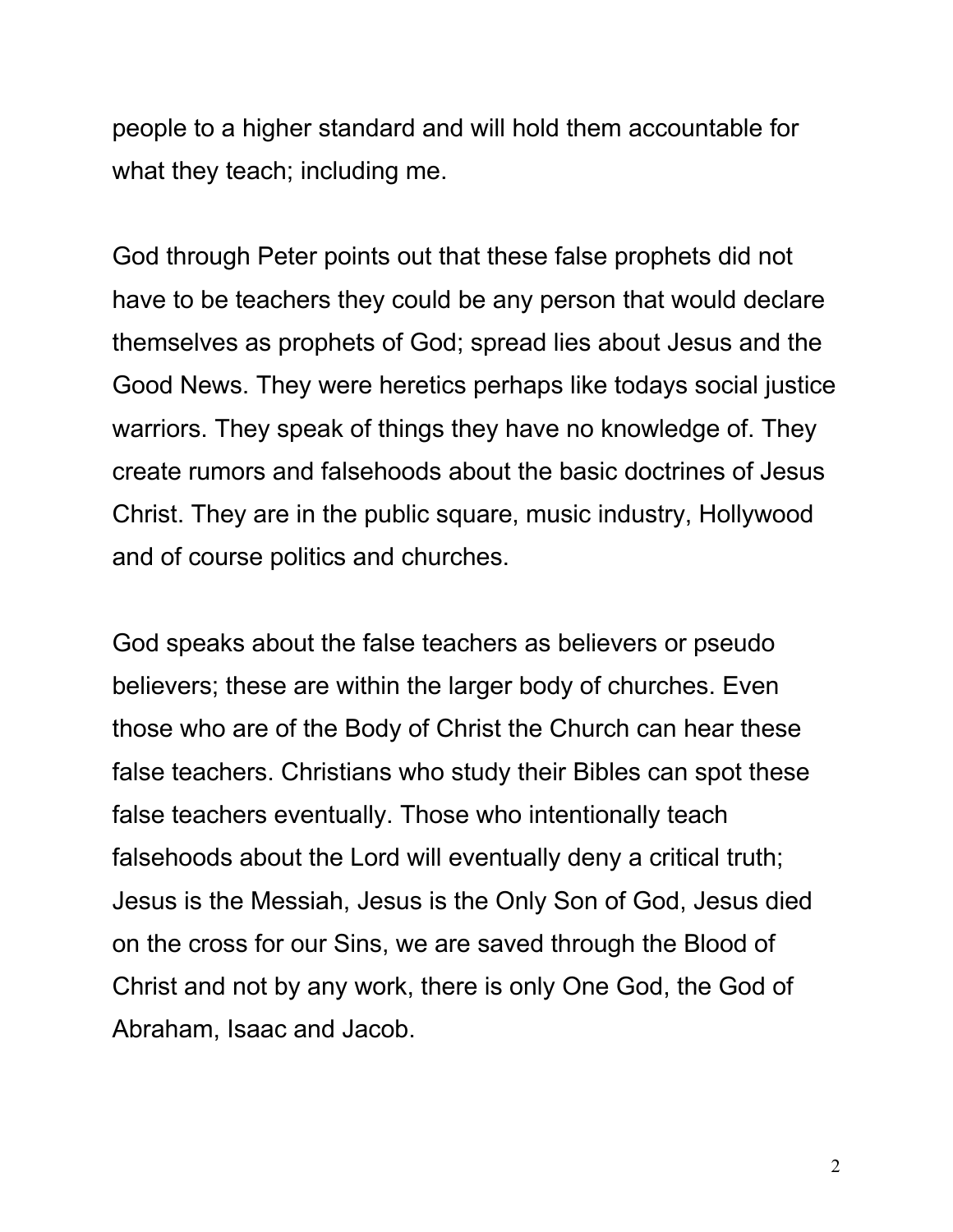The whole world heard Pastor Jeremiah Wright in several sermons calling on God to Damn America. In another sermon he declared that Jesus was a Palestinian. The first sermon cited falls in the social justice category the second in the false teacher category. But Jeremiah Wright doesn't hold a candle to many mainline denominations that promote homosexuality, social justice preaching within their religions as well as implementing things that God has called abominations.

## **2And many shall follow their pernicious ways; by reason of whom the way of truth shall be evil spoken of.**

Pernicious means to be maligned, slurred and is malignant or evil. God declares that; many shall follow evil ways.

### **3And through covetousness shall they with feigned words make merchandise of you: whose judgment now of a long time lingereth not, and their damnation slumbereth not.**

What is it that evil covets? We know from the father of lies Satan, that He coveted God's throne, God's power. Through Satan's evil desires to covet power he has spread that through time and through the first sin so that all of mankind is tainted with that desire for power. We can see it in children, where one child wants to be dominate the same is seen in nature within the animal kingdom where it is called the Alpha male or Alpha female. This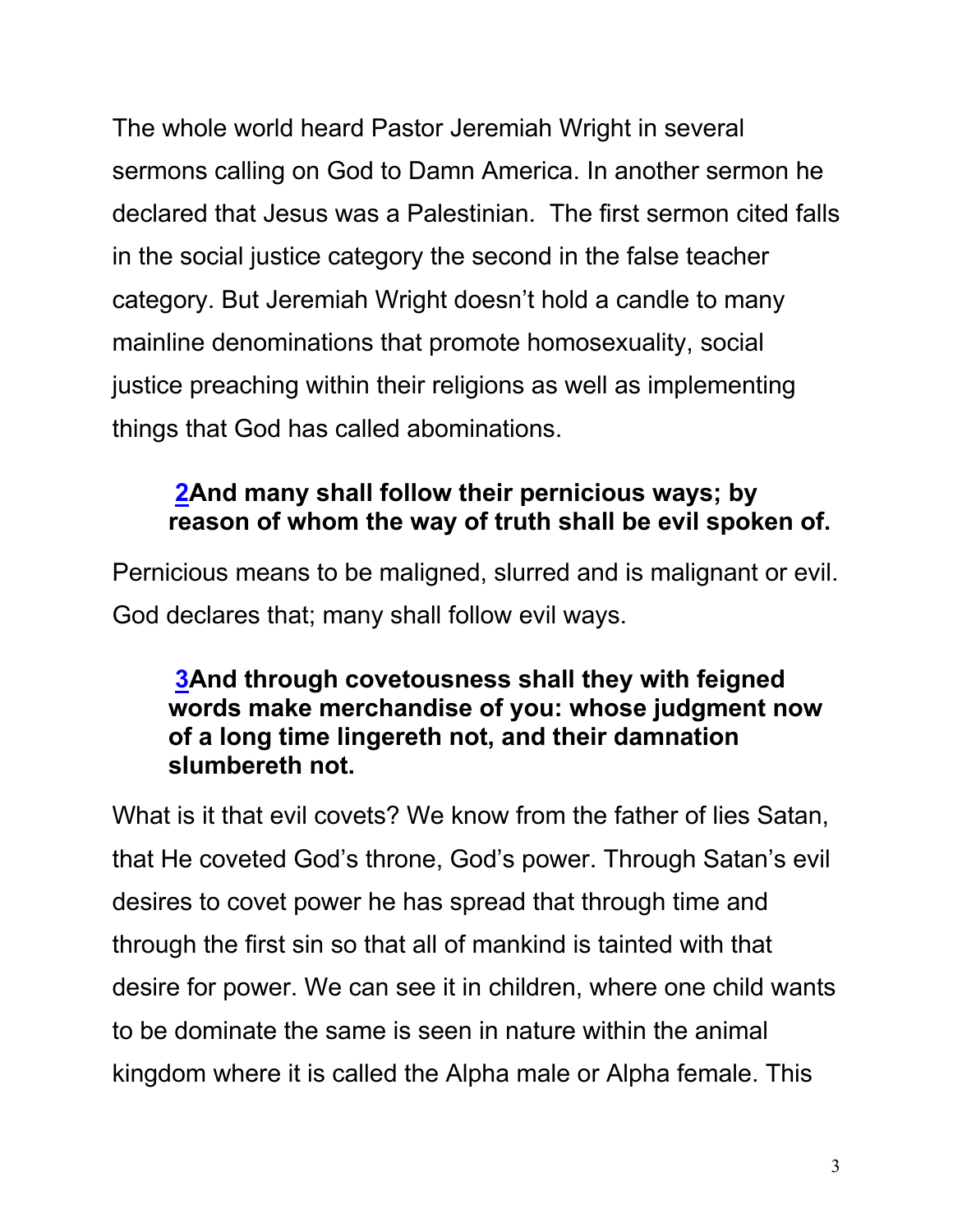quest for power comes from the pit of hell its author is the father of lies; Satan. It is rampant in politics and world governance.

God goes on at the end of vs 3 to declare;

#### *Vs. 3……: whose judgment now of a long time lingereth not, and their damnation slumbereth not.*

Judgement is coming and as we look around the world or around the US, we see upheavals of war on the horizon. Would you have ever thought in America that we would have government agencies so corrupt and desperate for power that they would try to unseat a duly elected President. In my wildest dreams I never thought I would ever hear that a US Military team attacked a CIA site in Europe to confiscate its computers that were used to manipulate a Presidential election.

The time for judgement has come to America; God will no longer allow this nation to flaunt its meager power in His face. The chickens have come home to roost and destruction is eminent.

In the next couple of verses God is going to spell out a process that He has used in judgement; starting in Heaven with Satan and those angels that fell from Grace and followed Satan. He will then progress to the world at large then focus on specific cities. I think He will follow that same pattern of judgement; He says He will start with the Church and then move on as He did in Heaven.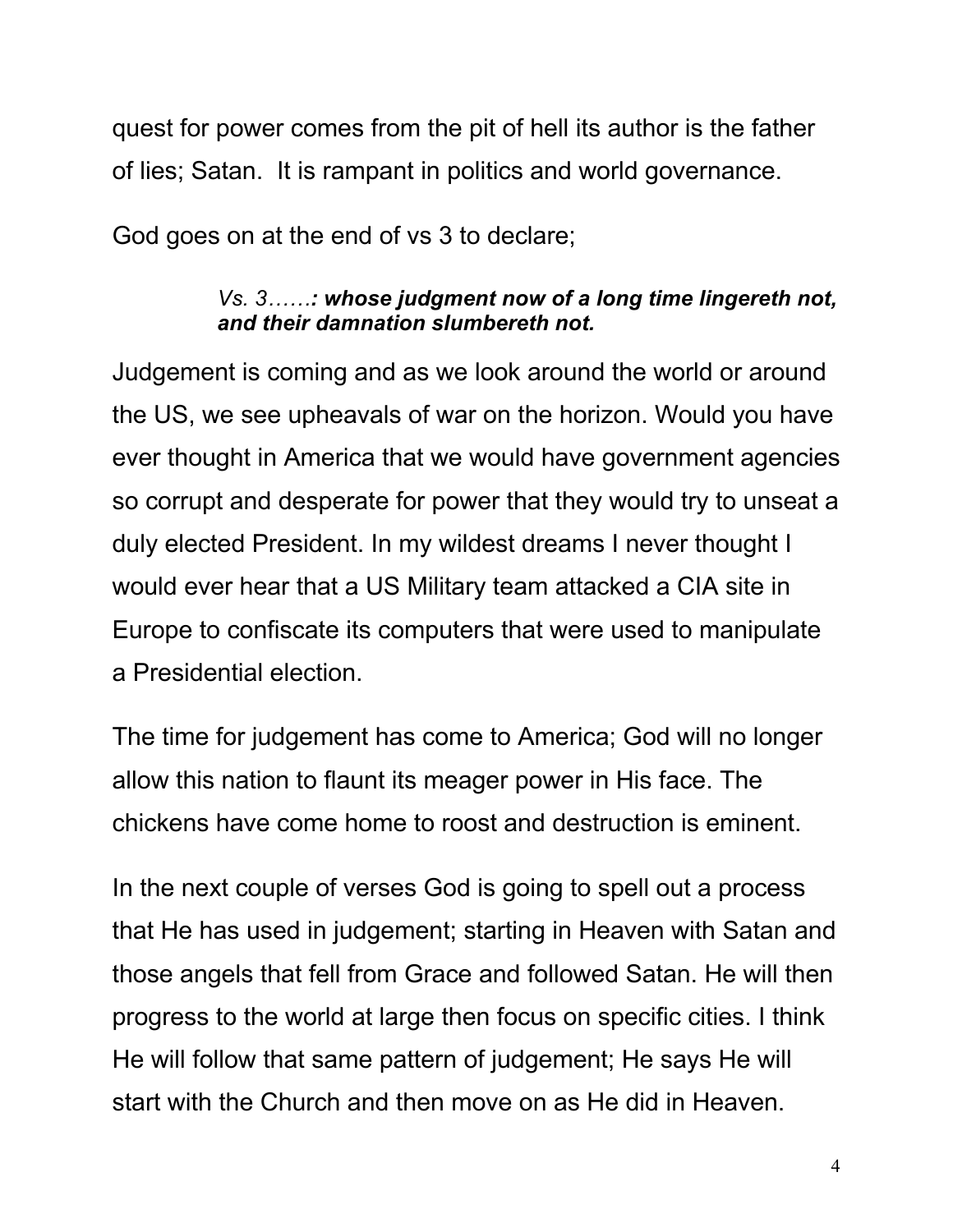*1 Peter 4:17 For the time is come that judgment must begin at the house of God: and if it first begin at us, what shall the end be of them that obey not the gospel of God?*

**4For if God spared not the angels that sinned, but cast**  *them* **down to hell, and delivered** *them* **into chains of darkness, to be reserved unto judgment; 5And spared not the old world, but saved Noah the eighth** *person***, a preacher of righteousness, bringing in the flood upon the world of the ungodly; 6And turning the cities of Sodom and Gomorrha into ashes condemned** *them* **with an overthrow, making** *them* **an ensample unto those that after should live ungodly;**

## **The Godly will Be Delivered**

God has shown in His process of judgement what we have come to cling to as Believers and that is His Love, Mercy and Grace. For those who choose to walk in obedience; being in this world but not of it, for those who Believe in the Blood of Jesus Christ and the Salvation that He delivered on the Cross, to those God will extend His Love, His Mercy and His Grace. God is able by the power of His Hand to deliver those who love Him.

**7And delivered just Lot, vexed with the filthy conversation of the wicked: 8(For that righteous man dwelling among them, in seeing and hearing, vexed** *his* **righteous soul from day to day with** *their* **unlawful deeds;) 9The Lord knoweth how to deliver the godly out of temptations, and to reserve the unjust unto the day of judgment to be punished:**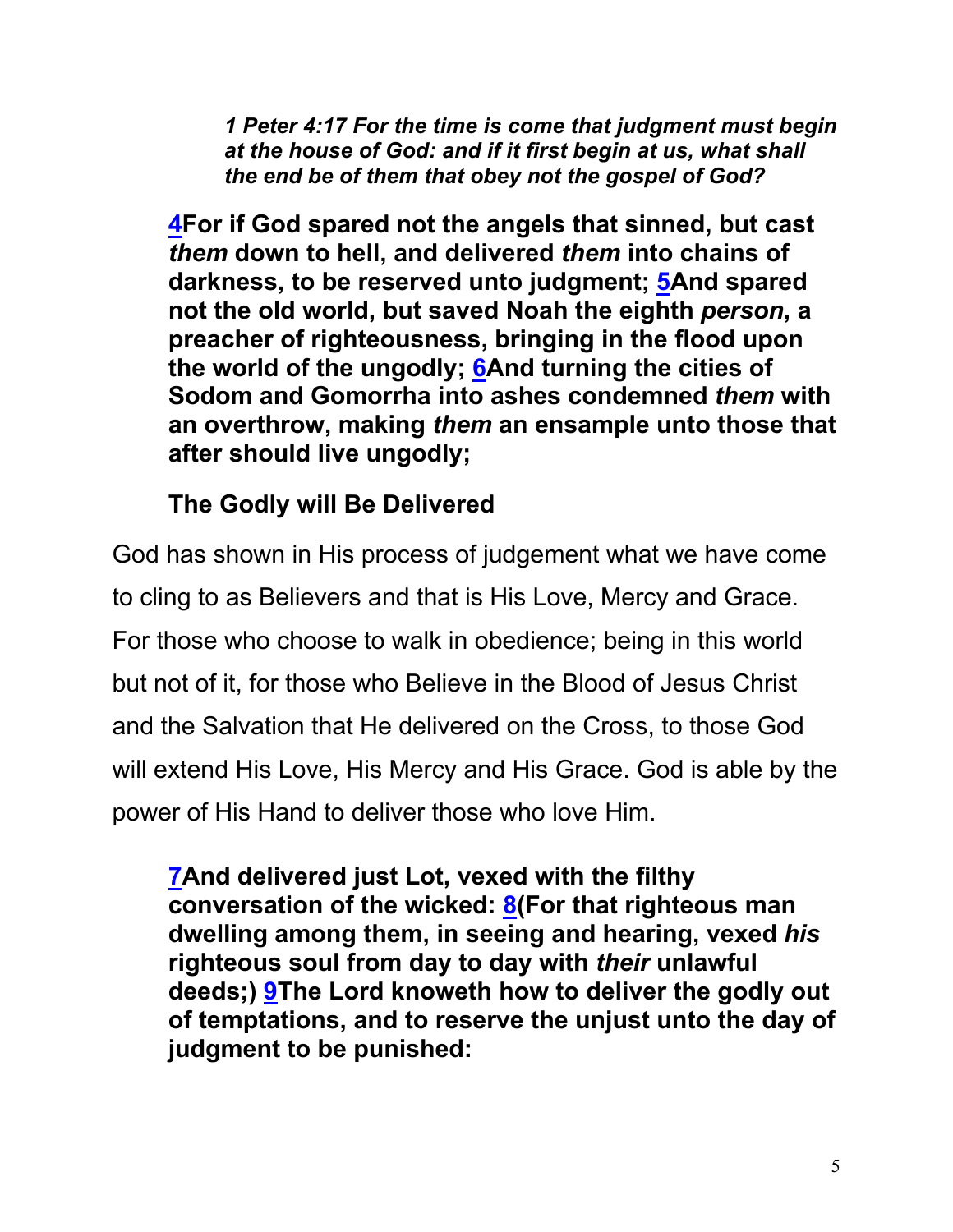Verse 9 simply means God knows how to sort out the believer from the un-believer. There was an old saying in the military and law enforcement that went like this;

"kill them all and let God sort them out". The saying was flippant and crass, but it had a hint of truth. God does sort out the Believer from the un-believer. The saying was meant as humor but there is really no humor about this culling that will take place. People we know and love will be lost forever if they continue to love this world over loving God. There will be a sorting out and it will be the worst day on earth for humanity.

## **Profane and Blasphemous Seducers**

**10But chiefly them that walk after the flesh in the lust of uncleanness, and despise government. Presumptuous**  *are they***, selfwilled, they are not afraid to speak evil of dignities.**

This verse is a great example of digging deeper for the meaning of a term that on its face would mislead us to believe it is speaking of one thing when in fact it is speaking of "other worldly" thing.

The term in the first sentence I am referring to is; "government". If you were reading this and did not take the time to investigate what is meant one would think that government in general is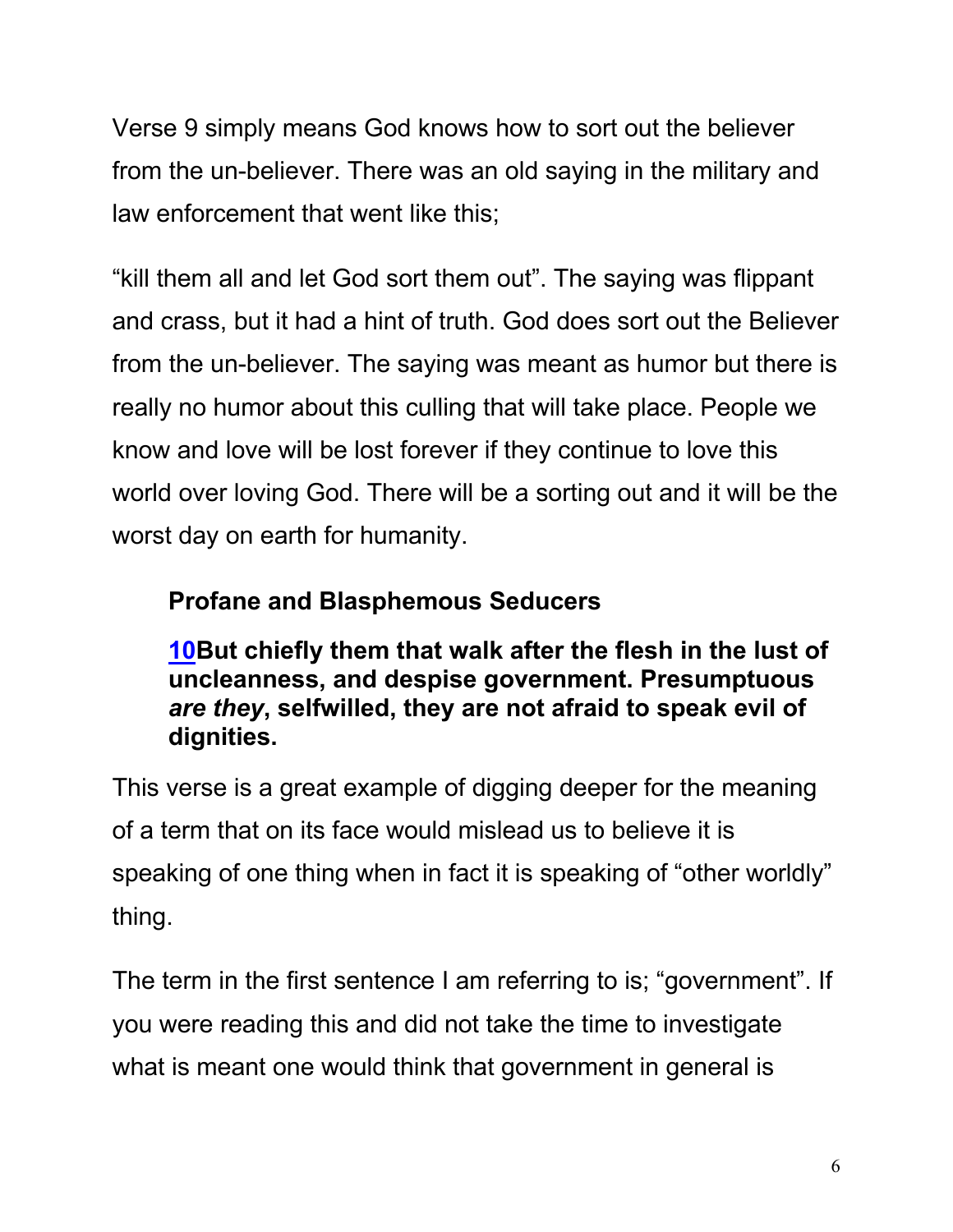elevated to a high level; one in equates uncleanness with despising the government.

According to Strong's Concordance this term "government or in some translations "authority" means;

Phonetic Spelling: (koo-ree-ot'-ace) Definition: lordship Usage: (a) abstr: lordship, (b) concr: divine or angelic lordship, domination, dignity, usually with reference to a celestial hierarchy.

We find this verse is not speaking of earthly government but heavenly or divine lordship in the sense of God's government.

### **11Whereas angels, which are greater in power and might, bring not railing accusation against them before the Lord.**

The idea presented here is that men rail against heavenly things which they have no real knowledge of. For example, we have heard and may have said strong words accusing the fallen angels of horrible deeds in defying God. These Godly angels that God speaks of in verse 11, knew these fallen angels and know of the depth to which they have fallen and remember them solemnly, not with joy but with heavy hearts knowing their fate. We are cautioned by God here to consider that which we do not know with great respect; not for the idea that they rebelled against God but that they were deceived like men and women whom we love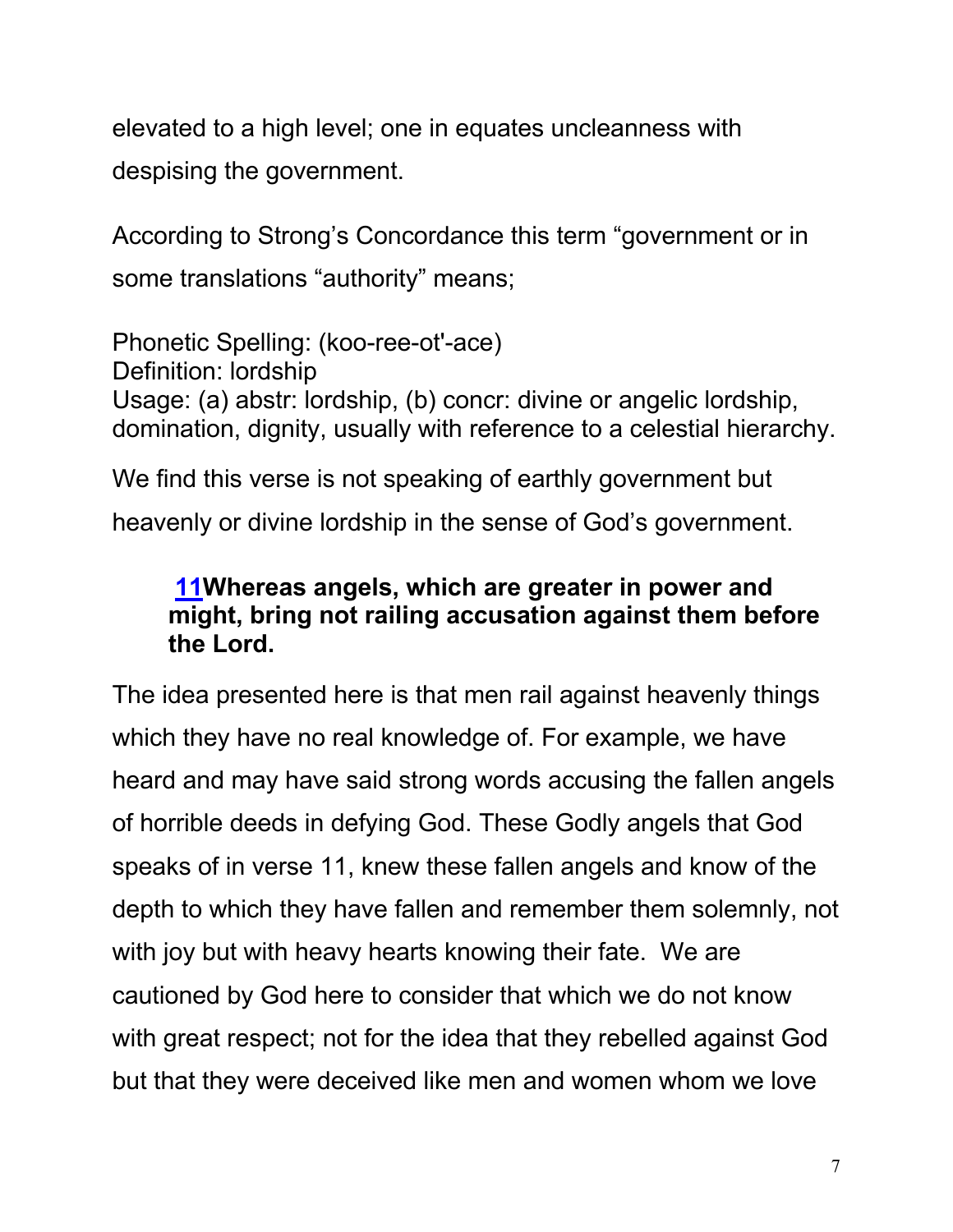are deceived. Judgement will come but we do not need to take great pleasure in the judgement of any created thing, it is a sad and solemn event.

> *Jude 1: 8Likewise also these filthy dreamers defile the flesh, despise dominion, and speak evil of dignities. 9Yet Michael the archangel, when contending with the devil he disputed about the body of Moses, durst not bring against him a railing accusation, but said, The Lord rebuke thee. 10But these speak evil of those things which they know not: but what they know naturally, as brute beasts, in those things they corrupt themselves.*

Michael the Archangel did not show disgust for a fellow angel even Satan, Michael had known Satan his entire existence and did not feel able to rebuke Satan but left that to God and Him Alone. To Michael, it was up to God as to how He would address Satan it was not up to Michael. There is a lesson for us as well here; we look to God for judgement it is not within our job description to judge anyone or anything. We can of course surmise by observation that which is good and evil, but we dare not take judgement to ourselves that is God's Providence Alone.

# **December 13, 2020**

**12But these, as natural brute beasts, made to be taken and destroyed, speak evil of the things that they understand not; and shall utterly perish in their own corruption;**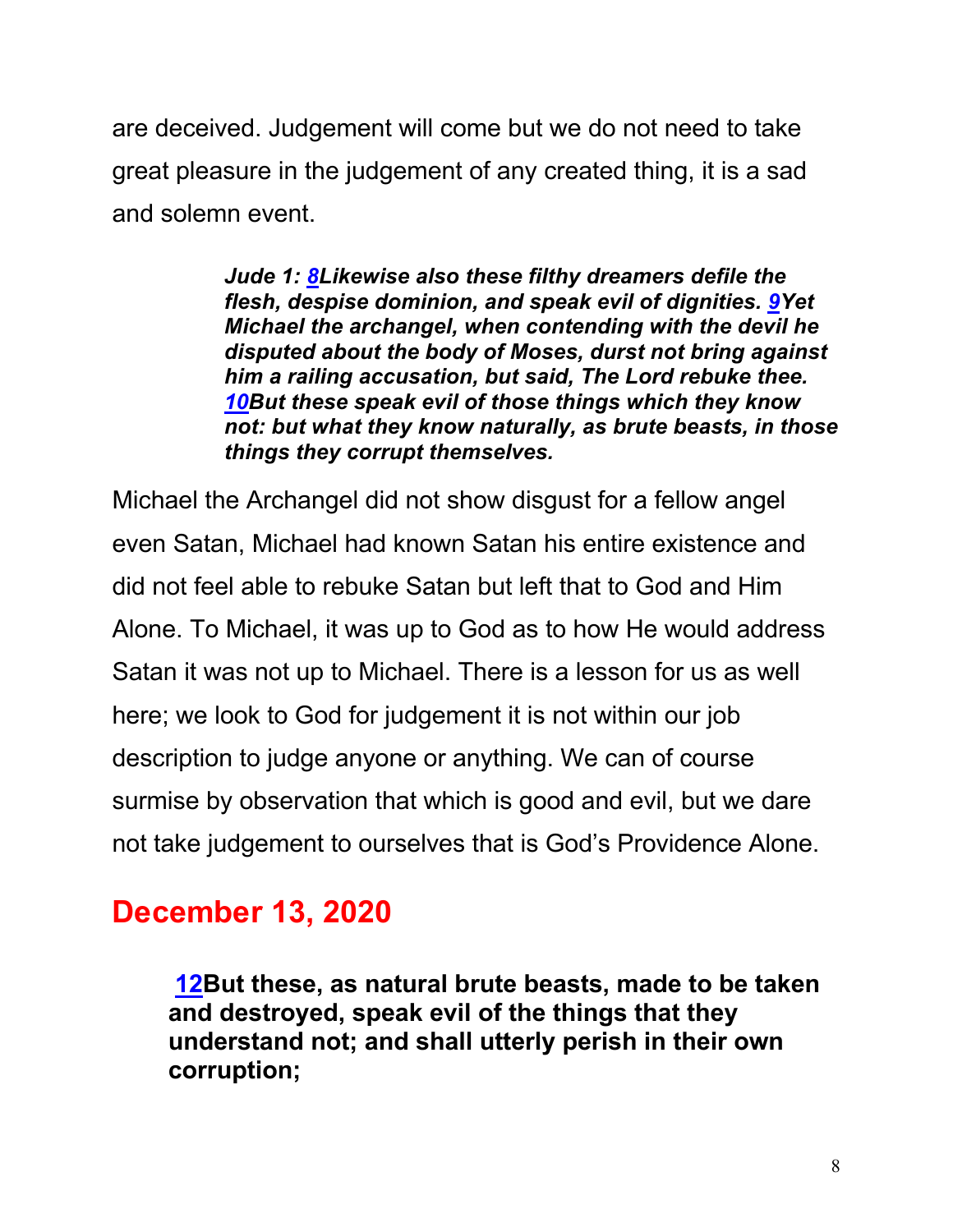Remember God is speaking specifically of "false teachers" even though the panorama of these verses is quite wide. These false teachers do not know of what they rail against or criticize. God is comparing their actions to that of wild beasts that leap on prey because it is their nature. Liars lie, cheaters cheat, false prophets tell falsehoods.

President Trump has used the song "The Snake" effectively in describing the evil that has tried to destroy him.

https://duckduckgo.com/?q=song+the+snake+and+the+woman&t =ffsb&atb=v143- 1&iax=videos&ia=videos&iai=https%3A%2F%2Fwww.youtube.co m%2Fwatch%3Fv%3D2Vjfw7UHl\_E

On her way to work one morning Down the path along side the lake A tender hearted woman saw a poor half frozen snake His pretty colored skin had been all frosted with the dew "Oh well," she cried, "I'll take you in and I'll take care of you" "Take me in oh tender woman Take me in, for heaven's sake Take me in oh tender woman," sighed the snake

She wrapped him up all cozy in a curvature of silk And then laid him by the fireside with some honey and some milk Now she hurried home from work that night as soon as she arrived She found that pretty snake she'd taking in had been revived "Take me in, oh tender woman Take me in, for heaven's sake Take me in oh tender woman," sighed the snake

Now she clutched him to her bosom, "You're so beautiful," she cried "But if I hadn't brought you in by now you might have died"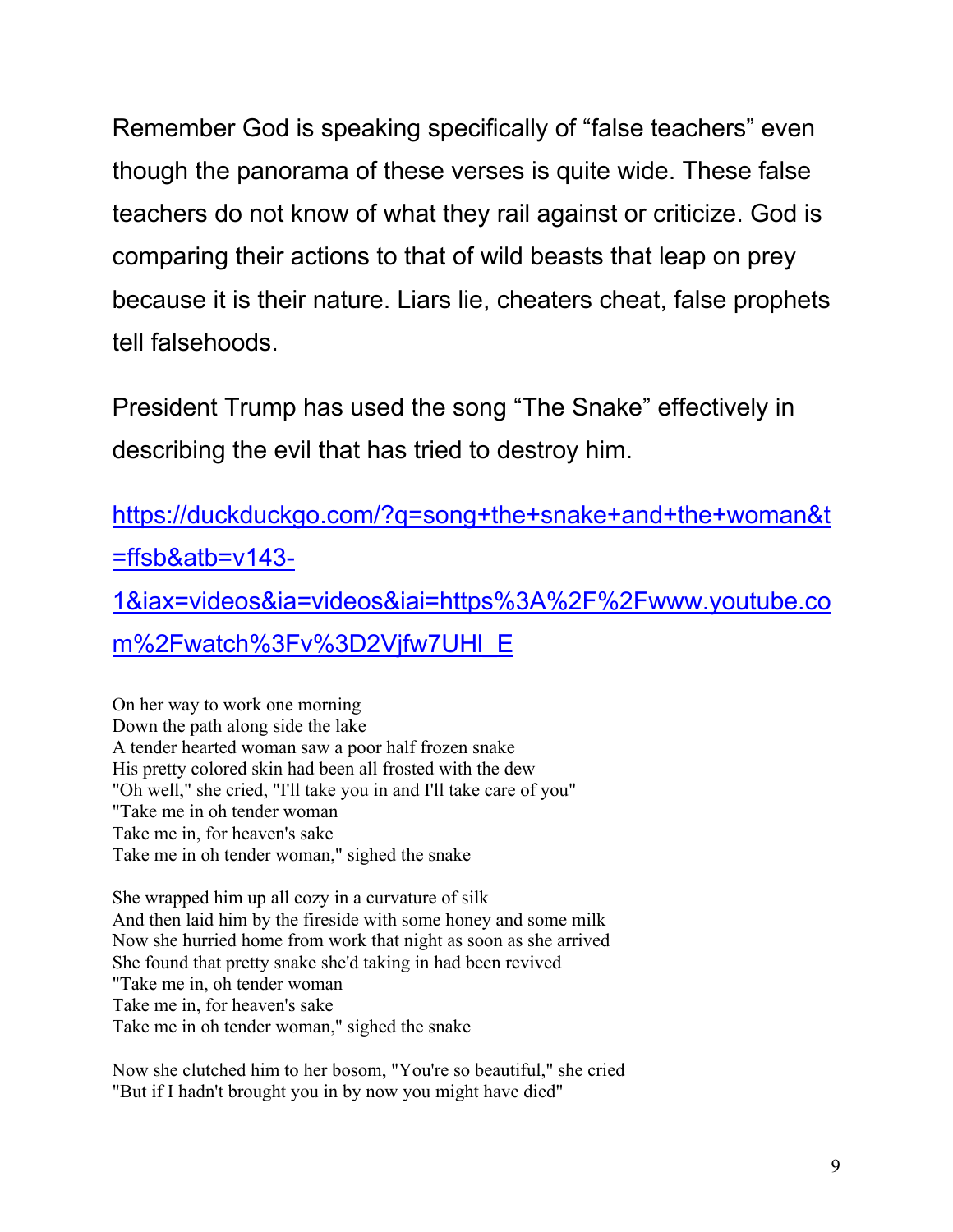Now she stroked his pretty skin and then she kissed and held him tight But instead of saying thanks, that snake gave her a vicious bite "Take me in, oh tender woman Take me in, for heaven's sake Take me in oh tender woman," sighed the snake

"I saved you," cried that woman "And you've bit me even, why? You know your bite is poisonous and now I'm going to die" "Oh shut up, silly woman," said the reptile with a grin "You knew damn well I was a snake before you took me in "Take me in, oh tender woman Take me in, for heaven's sake Take me in oh tender woman," sighed the snake

These false teachers would and do rail against God and Christianity and Christians. We see it all throughout the world today of those who are blind in a spiritual sense railing against Christianity and more specifically against Jesus. Like the wild beast that will simple be destroyed destined for the lake of fire, these false teachers and those who abide with them will be destroyed in a like manner; they will "perish in their own corruption" to an eternity without God.

### **13And shall receive the reward of unrighteousness,** *as* **they that count it pleasure to riot in the day time. Spots**  *they are* **and blemishes, sporting themselves with their own deceivings while they feast with you;**

There were events in the days that Peter wrote this that accounted for this idea of rioting. However, it is prophetic in the sense that little has changed in 2000 years; I am pretty sure God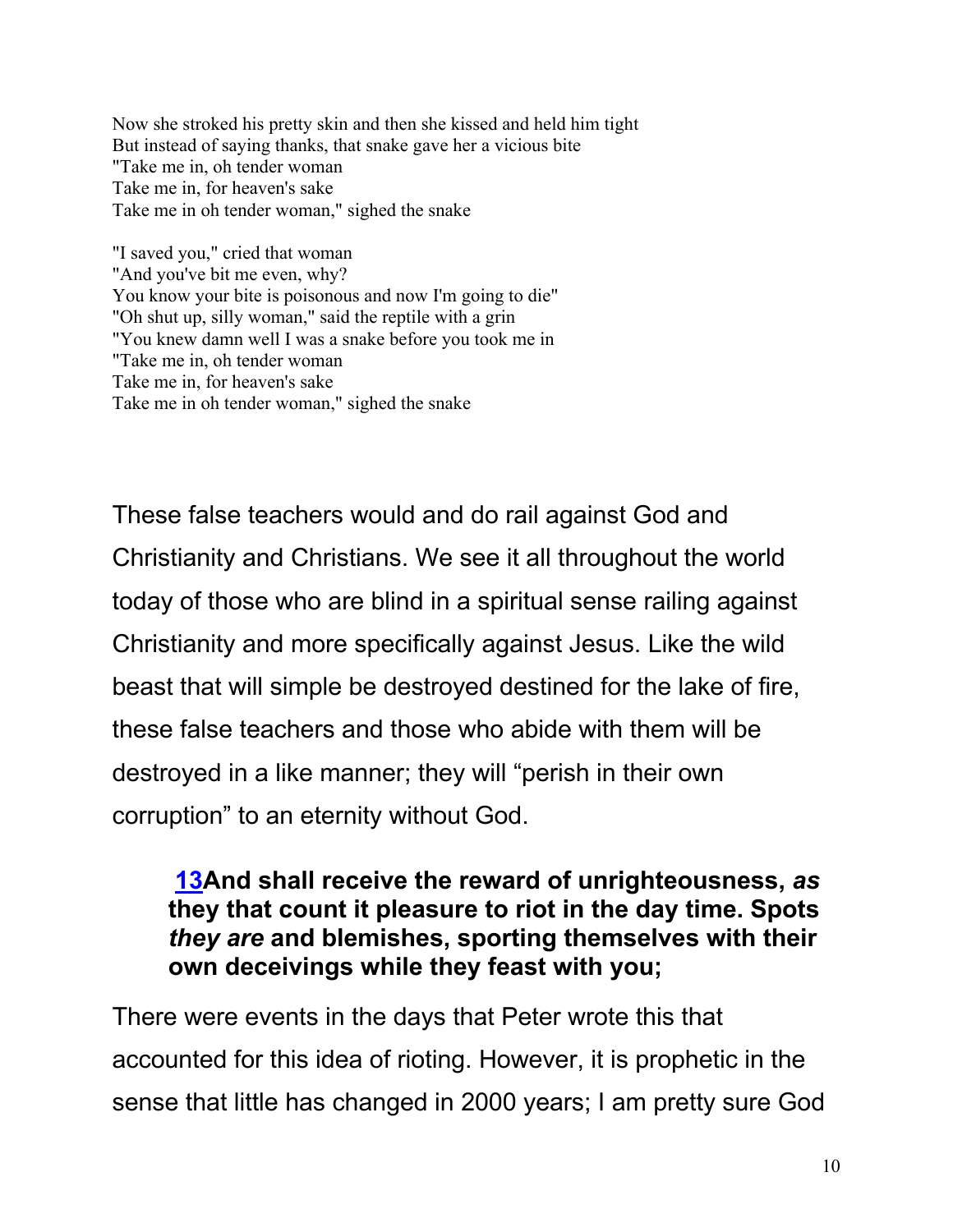was not speaking specifically of those we have seen within the past few months "riot" and destroying entire business communities. But as I think about it, that may be part of what He is speaking of here prophetically. Everything in verse 13 fits to a tee those who have carried out these riots.

When Peter wrote this there was a significant problem in the local gatherings that were called "churches".

From Strong's Concordance the Greek word for "church" is;

Phonetic Spelling: (ek-klay-see'-ah) Definition: an assembly, a (religious) congregation Usage: an assembly, congregation, church; the Church, the whole body of Christian believers.

In the broadest sense it is small "c" an assembly of people like a group that comes together for similar reasons. There were men who were false teachers not just specifically about the Good News but about many things. There were those who were trying to get the people to come against Rome, overthrow the powers of the day.

We see the same thing happening today; last night I went to a local meeting; we were told many things but it was all hearsay, none of it was sourced. It is like what you can find on the internet, people making broad and grand claims but no real actionable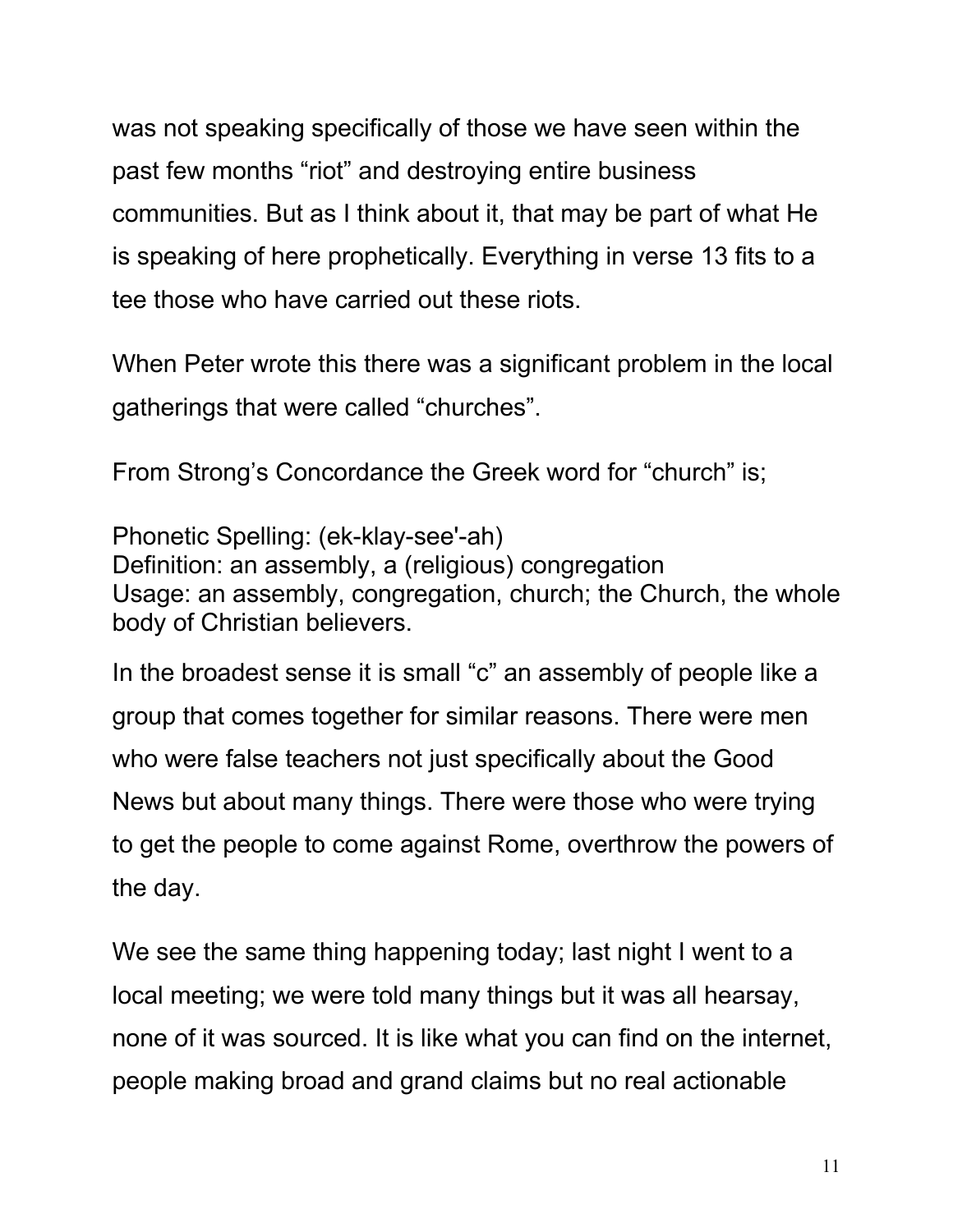intelligence. It is meant to stir up the people as it did in Peter's day. For many reasons, people being told what they want to hear all the time ginning up their inner feelings of being lost, not knowing what to do. I do not doubt the sincerity of those I saw and heard last night but they are boxing the wind, fighting in the dark, with no target just wild accusations and no first-hand knowledge of anything they claim is happening. My sense is that if you want to have an organization that seeks to help people in times of stress like we see coming, only the Truth can accomplish that. To allow wild accusation, unfounded news is no better than the fake news we can get from CNN. To be effective it needs to be so monitored that only valid first-hand information can be shared. No more insinuations or suggestions of what is really happening in the world. It's okay to organize for determining a defense but if it is not based on truth then what value is there?

What we should be considering is in the Spiritual sense; these false teachers as they rail against God and Jesus and Christians they act like wild animals; hiding their actions under the cloak of darkness, carrying out evil deeds without immediate repercussions. Satan is the master of deceit, claiming all kinds of knowledge and power but really possessing no power beyond what God has allowed.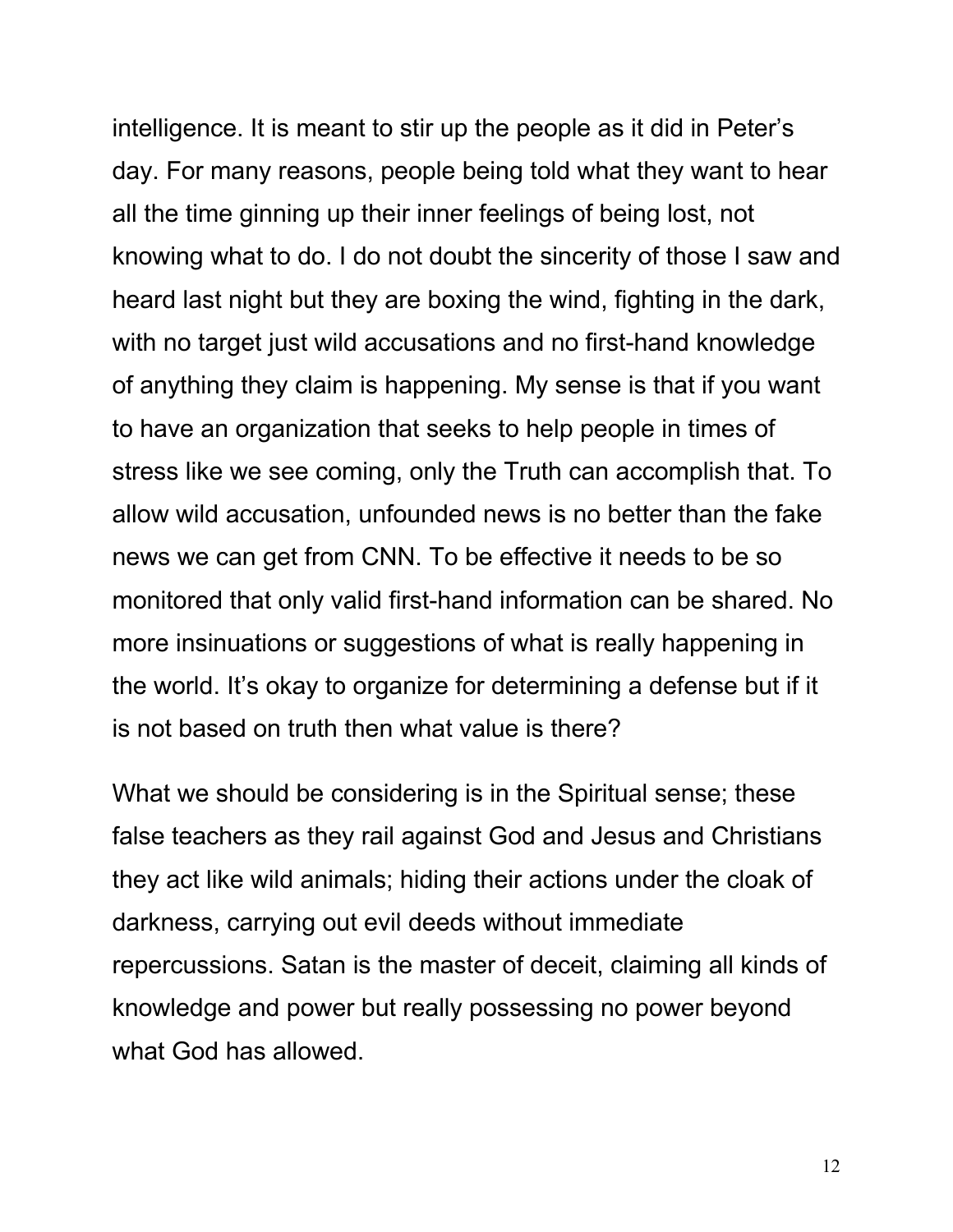As in the day of Peter the apparent lack of response to them from God and to a world that is sinning daily makes them think that there is no God, there is no judgement. They cannot conceive of the idea that judgement awaits, and the books are being written as they carry out their acts of defiance.

**14Having eyes full of adultery, and that cannot cease from sin; beguiling unstable souls: an heart they have exercised with covetous practices; cursed children: 15Which have forsaken the right way, and are gone astray, following the way of Balaam** *the son* **of Bosor, who loved the wages of unrighteousness; 16But was rebuked for his iniquity: the dumb ass speaking with man's voice forbad the madness of the prophet.**

If we all had our way, we would judge them in that instant. We are not given the power or authority to judge; we were just like them at one point, and God's Mercy, Grace and Love was longsuffering; loved ones praying for us to come to Jesus. So perhaps that is the approach we should take, knowing full well that judgement will come to those who reject Jesus, we can do nothing to stop that judgement from coming; what we can to do is pray for those who are lost that they would be found.

I see many good Christians believing and praying for a revival. I see no such revival in God's Word for this time other than the one that will take place in Israel but that is during the Tribulation.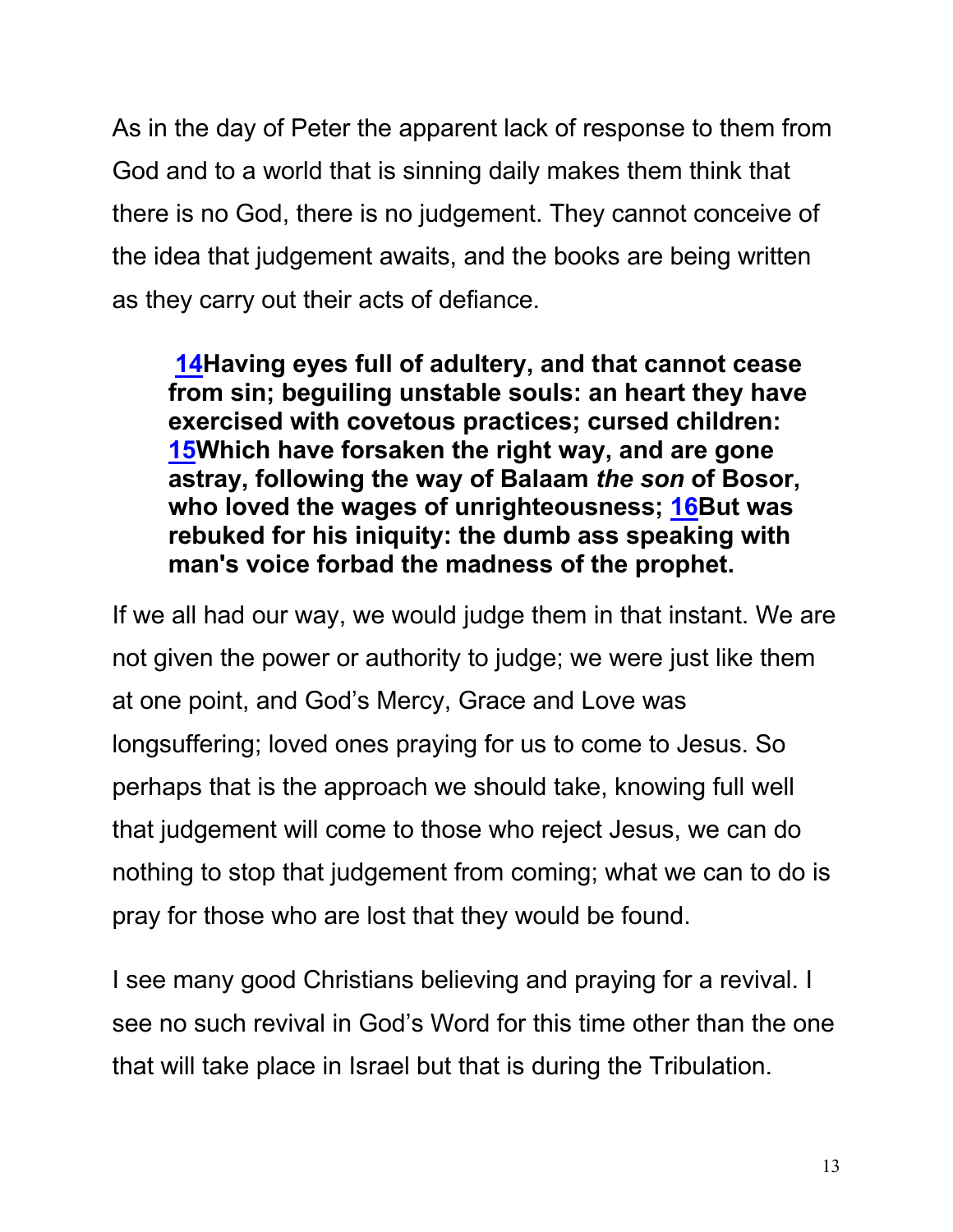Perhaps instead of praying for a revival, we should be praying for God's Will to be carried out, even as uncomfortable as that will make us feel. Our feelings don't matter all that matter is God's Will being done.

The next few verses gives a bleak picture for those people's futures.

**17These are wells without water, clouds that are carried with a tempest; to whom the mist of darkness is reserved for ever. 18For when they speak great swelling**  *words* **of vanity, they allure through the lusts of the flesh,** *through much* **wantonness, those that were clean escaped from them who live in error.**

God here refers to their sin as "error". Strong's Concordance Word Helps says this about the word "error".

**Cognate: 4106** *plánē* (a feminine noun derived from 4105 */planáō*) – deviant behavior; a *departure* from what God says is true; an error (deception) which results in *wandering* (roaming into sin). See 4105 (*planaō*).

We ourselves at one point in time were "wandering-roaming in sin" when we saw the light. God spoke to our hearts and we received Salvation through the Blood of the Lamb Jesus Christ. Should we not hope and pray that the same light that came to us would come to them. Again, judgement is sure, but so is Salvation for those who seek it.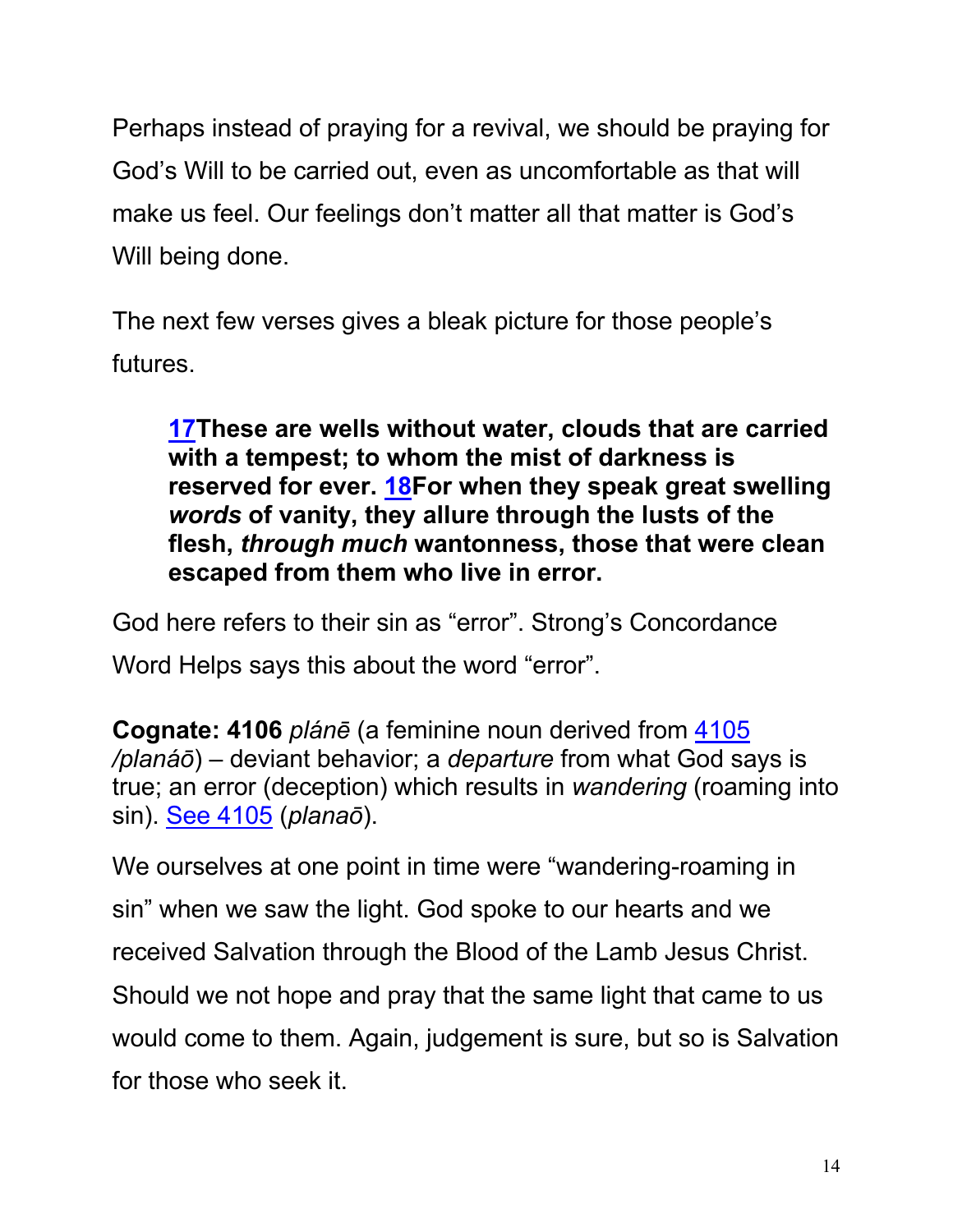### **19While they promise them liberty, they themselves are the servants of corruption: for of whom a man is overcome, of the same is he brought in bondage.**

Jesus told His disciples that they could not serve two master;

*Matthew 6:24 24No man can serve two masters: for either he will hate the one, and love the other; or else he will hold to the one, and despise the other. Ye cannot serve God and mammon.*

There is a choice, but the choice has to be made; a "no to Jesus" choice is a clear choice for Satan as you master.

### **20For if after they have escaped the pollutions of the world through the knowledge of the Lord and Saviour Jesus Christ, they are again entangled therein, and overcome, the latter end is worse with them than the beginning.**

This is a description of a person that in their mind wants to be saved and calls on the name of Jesus in their mind but perhaps not in their heart. They are like Jesus described the seeds that fell on rocky ground and immediately sprung up but there was no depth to the soil they were in. That is like accepting Jesus in our minds but not in our hearts. They say the distance from heaven to hell is about 18 inches; the distance from you head to your heart.

This may also be speaking of a backsliding Christian. One who really got to know Jesus but has fallen into such sin that it has drawn them back into the world and they are in worse condition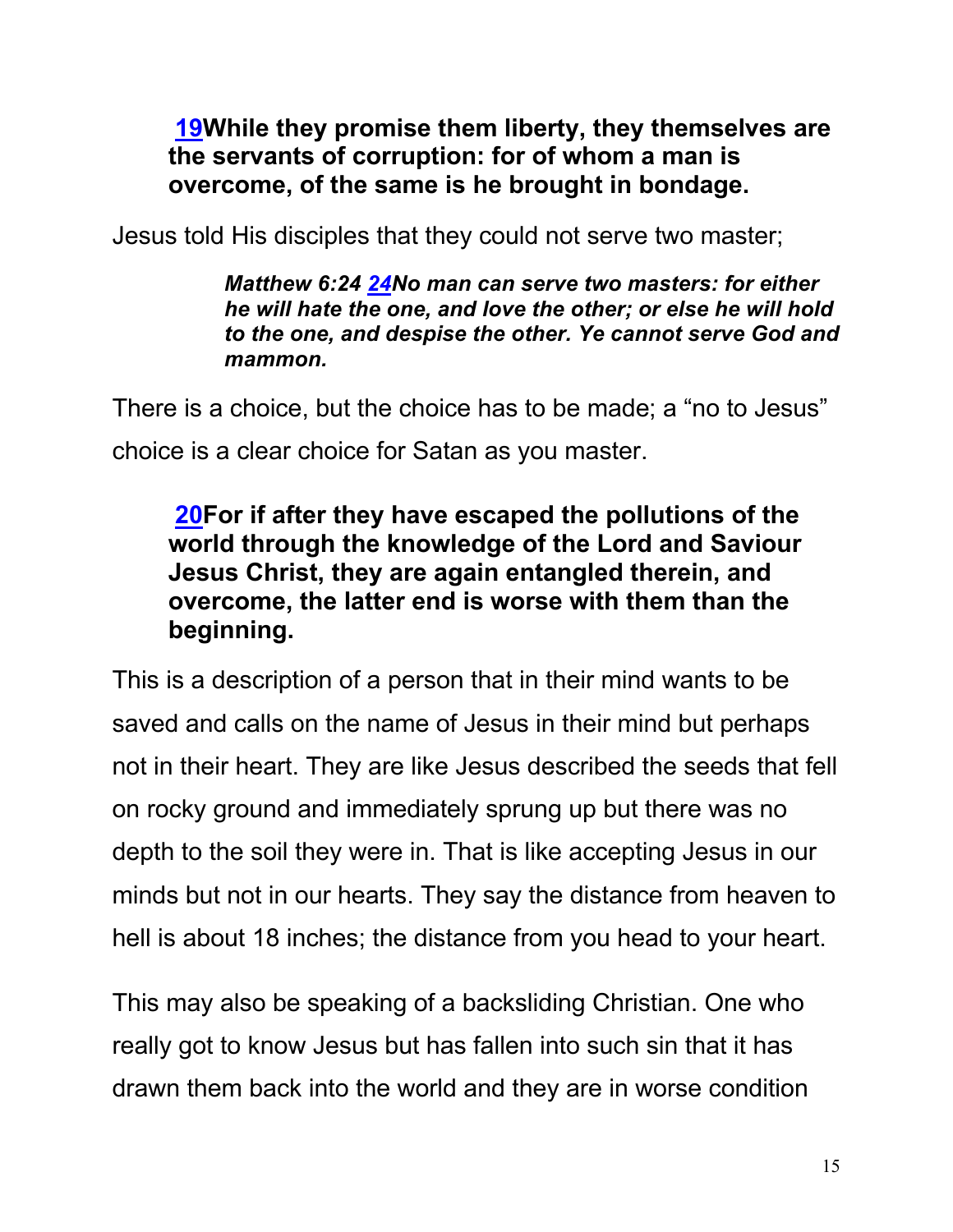than before. That is a crowing jewel in Satan's economy; seeing a confessing believer whether in mental assent or heart felt assent to backslide cause grave damage to their testimony and Salvation.

### **21For it had been better for them not to have known the way of righteousness, than, after they have known** *it***, to turn from the holy commandment delivered unto them.**

There are only a couple of things that God says are worse than just being an unbeliever; one is to harm a child the other is this case of believing and then rejecting that belief. He does not specify the level of belief or unbelief He simply says that to go from belief ostensibly at any level to unbelief has a horrific outcome for the person who does so.

### **22But it is happened unto them according to the true proverb, The dog** *is* **turned to his own vomit again; and the sow that was washed to her wallowing in the mire.**

We fight daily against the animal nature within us. We can so easily be drawn into the world through lust; lust for power, money, sex it matters not; it is all from the enemy. The only thing that matters is that we do as God has commanded us to do;

> *James 4:7 7Submit yourselves therefore to God. Resist the devil, and he will flee from you. 8Draw nigh to God, and he will draw nigh to you. Cleanse your hands, ye sinners; and purify your hearts, ye double minded. 9Be afflicted, and mourn, and weep: let your laughter be turned to mourning,*